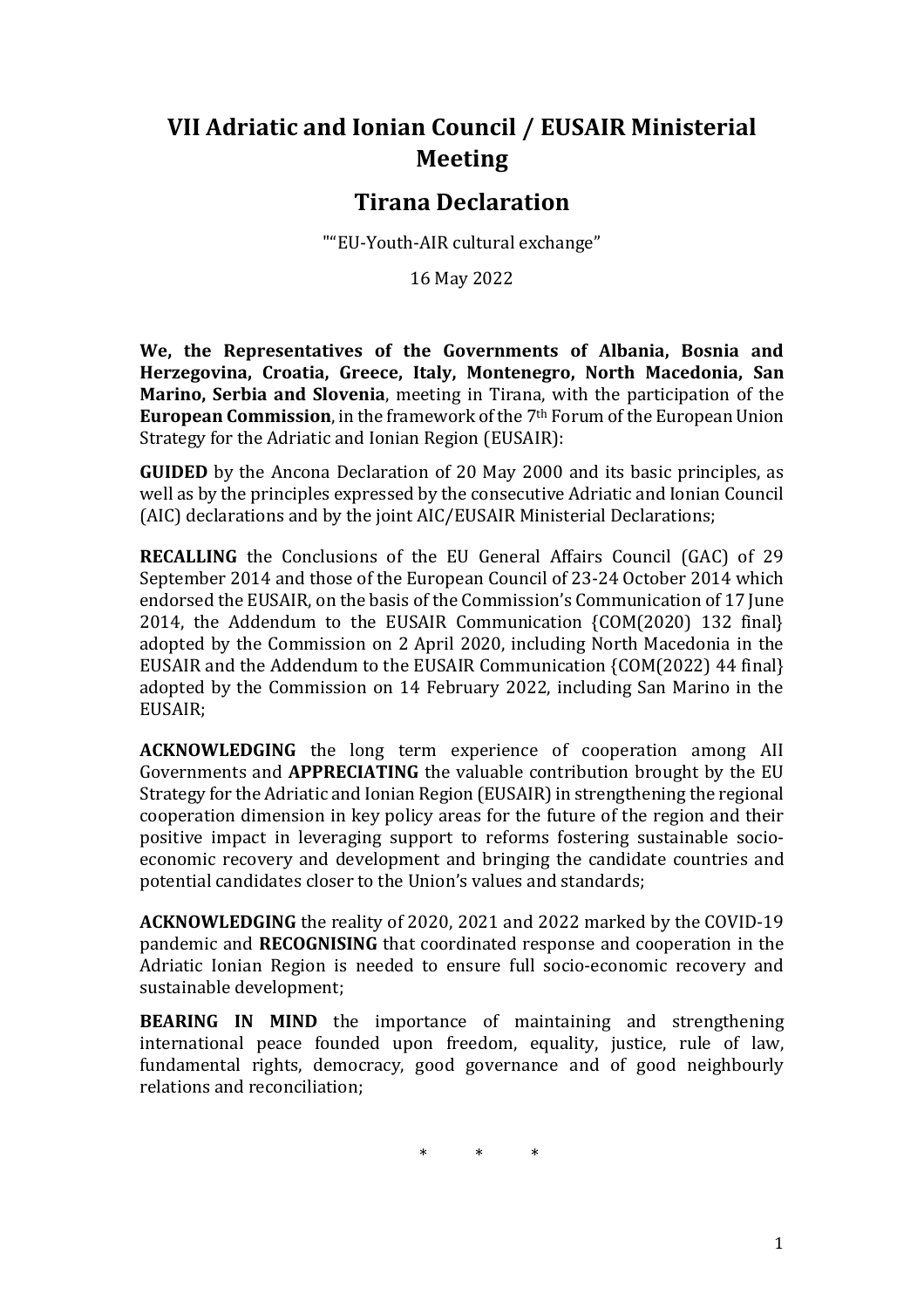- 1. **DEPLORE** in the strongest terms the illegal and unjustified aggression by the Russian Federation against Ukraine in violation of Article 2(4) of the UN Charter; **REAFFIRM ITS COMMITMENT** to the sovereignty, independence, unity and territorial integrity of Ukraine within its internationally recognized borders, extending to its territorial waters and unjustified aggression by the Russian Federation against Ukraine in violation of Article 2 (4) of the UN Charter; **EXPRESS GRAVE CONCERN** – already highlighted on February 28th in the AII/EUSAIR Trio meeting Declaration - at the deteriorating humanitarian situation in and around Ukraine, with an increasing number of internally displaced persons and refugees in need of humanitarian assistance and **APPRECIATE** the package of Cohesion Action for Refugees (CARE) that the European Commission has recently been made available for Member States, in order to help them to welcome Ukrainian refugees quickly and humanely; **WELCOME** the help and assistance of any kind provided to Ukraine and Ukrainian refugees on the bilateral ground;
- 2. Underline the all-inclusiveness priority of the AII/EUSAIR Albanian Presidency; **WELCOME** San Marino as the tenth participating country of the EUSAIR, officially joining on 14 February 2022; **RECOGNIZE** San Marino's full capacity as standing member of the Strategy and **ACKNOWLEDGE** its commitment to the EUSAIR Action Plan and its revision process;
- 3. **RECALL** that 2022 is the European Year of Youth, Tirana is the European Youth Capital for 2022 and that youth is a priority of the current EUSAIR/AII Albanian Presidency; in this regard **COMMEND** the Albanian Presidency for further supporting and promoting Young POPRI network and **ENCOURAGE** each of the future Chairmanships to continue to do so; **ACKNOWLEDGE** the need to empower youth as key driver of regional cooperation, reconciliation and peacebuilding; **EMPHASIZE** that the inclusion of young people in the decision making process requires an all-inclusive approach, encompassing all stakeholders of the AI region, including social and non-governmental actors, media and business community;
- 4. **ENHANCE** the synergies for championing the voice of young people with regard to European values and EU integration; **INCREASE** the close interplay of youth exchanges between Western Balkan AII/EUSAIR participating countries and EU AII/EUSAIR participating countries; **FOLLOW** a good practice approach and example of other EU Macroregional Strategies; **COMMIT** to continue the process of establishing an EUSAIR youth council;
- 5. **ACKNOWLEDGE** that the EU enlargement to the Western Balkans represents a geostrategic investment in a stable, strong, and united Europe; **RECOGNISE** the efforts made so far by the Western Balkans in their path toward the EU based on the merit-based accession process and conditionality; **ENCOURAGE** EU Member States to accelerate the EU path for the WB countries, notably by setting the date for the first IGCs with Albania and North Macedonia during the French Presidency of the Council of the EU and granting the candidate status to Bosnia and Herzegovina as soon as possible;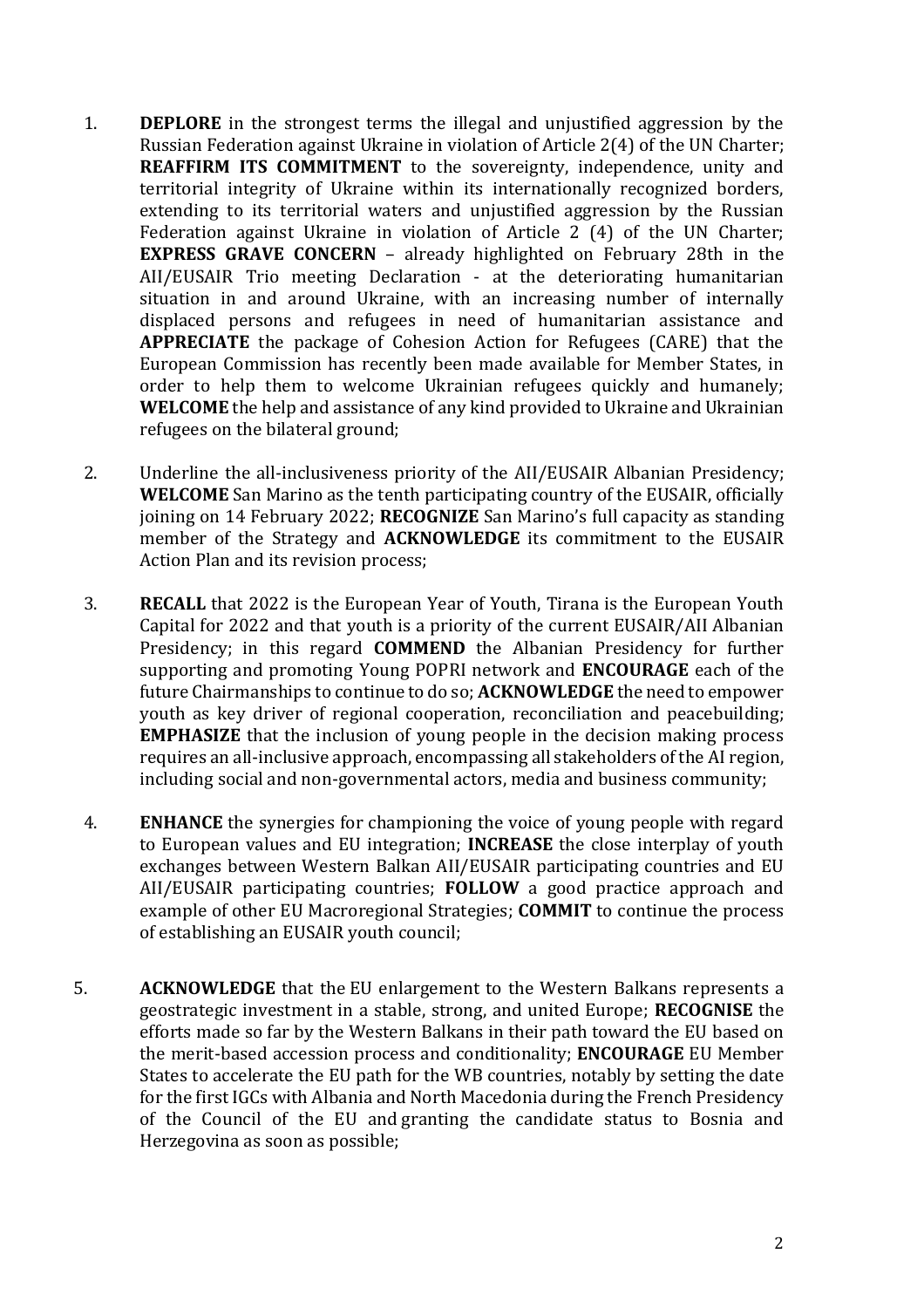- 6. **WELCOME** the start of the process of revision of EUSAIR Action Plan to adapt the Strategy to respond better to current challenges and needs of the region, including the changes in its membership; **COMMIT** the EUSAIR Action Plan revision process to ensure that EU enlargement will be strengthened**;**
- 7. **RECOGNISE** climate change and environmental degradation as existential threats to Europe and the World and **PLEDGE** to scale up cooperation for a modern, resource-efficient and competitive Adriatic and Ionian Region and to concentrate efforts to meeting the objectives of the European Green Deal and EU Biodiversity Strategy 2030, including maritime spatial planning and integrated coastal management strategies, the new approach for a Sustainable Blue Economy and the Green Agenda for the Western Balkans in all EUSAIR countries;
- 8. **STEP UP** efforts aimed at increasing energy resilience of the EUSAIR region whilst taking into account decarbonisation goals and promoting clean and sustainable technologies;
- 9. **REAFFIRM** the objective to advance the enlargement process in the Western Balkans; **ACKNOWLEDGE** the role of the Adriatic Ionian Initiative and EUSAIR as powerful and democratic frameworks to foster stability, strengthen goodneighbourly relations and regional cooperation, and support the EU accession of candidate countries and potential candidates in the Adriatic and Ionian region through specific regional cooperation actions facilitating the uptake of the relevant sectorial EU acquis;
- 10. **CALL** on all relevant EUSAIR actors to strengthen their commitment on the embedding process and encourage them to plan and implement, where appropriate, the EUSAIR Flagship/strategic projects during the programming period 2021-2027 through all available funding sources, including Cohesion funds, IPA III, EU directly managed funds (Horizon Europe, LIFE, CEF, etc.), national funds, and to monitor and evaluate their impact; **WELCOME** the results already achieved and **ENCOURAGE** all relevant EUSAIR actors to strengthen, with the support of the EU Commission, networking of managing authorities of EU funding programmes and National IPA Coordinators, consistently with the Council of the European Union conclusions of 2 December 2020;
- 11. **CALL** on all EUSAIR countries to continue ensuring effective support to the governance of the EUSAIR through projects funded by the Interreg IPA ADRION transnational programme, including the Facility Point, as a basis of a smooth and effective implementation of the Strategy;
- 12. **INVITE** EU Member States of the EUSAIR to make the best use of article 63 (4) of the Regulation 2021/1060 of 24 June 2021 allowing, when necessary and appropriate, all or part of operations under Cohesion funds to be implemented outside of a Member States, including outside the Union, for the implementation of EUSAIR relevant actions;
- 13. **EMPHASIZE** the role of National Parliaments as direct representatives of the peoples, and **RECOGNIZE** the importance of the 18th Conference of the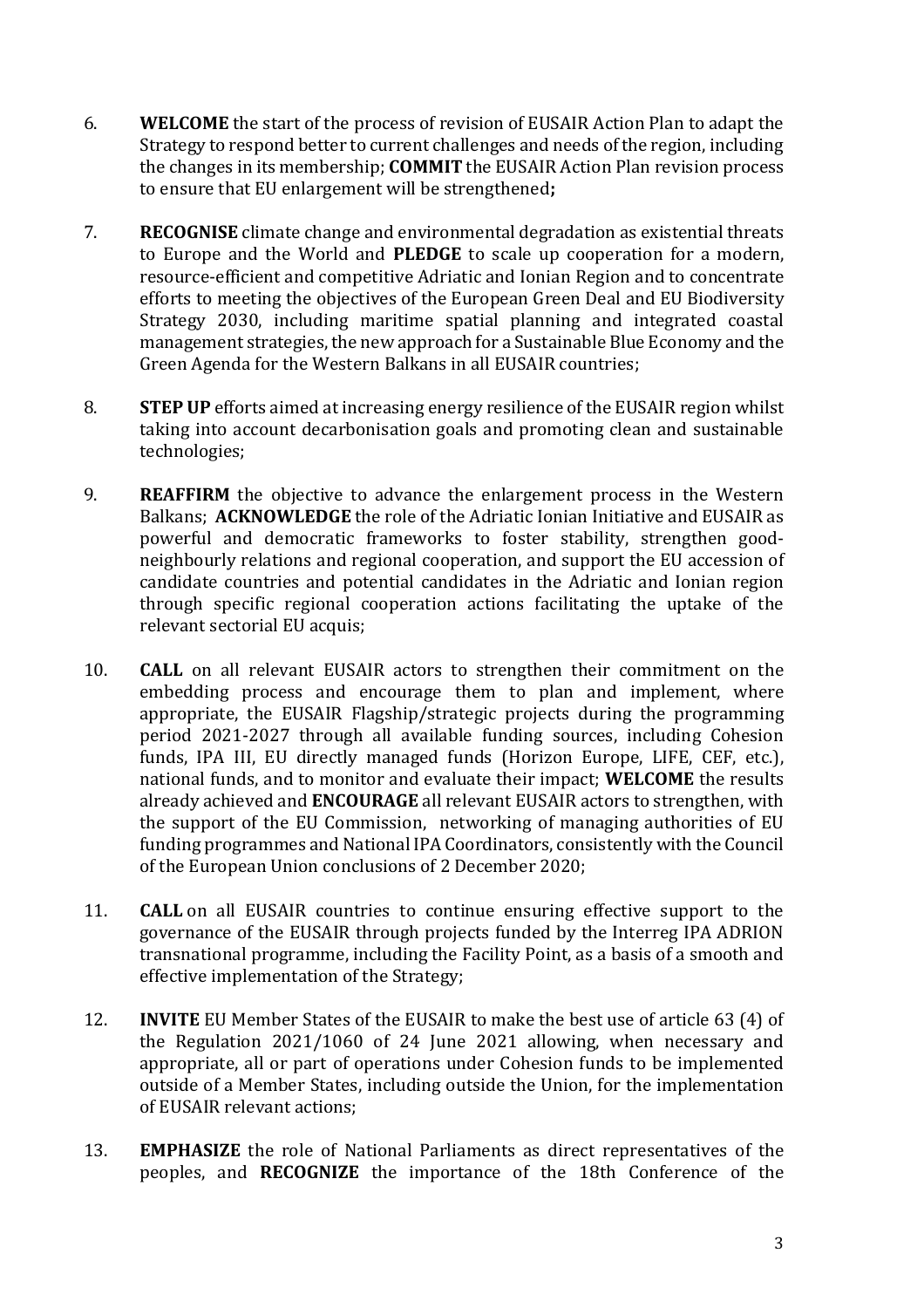Presidents/Speakers of AII Parliaments organized by the Albanian AII Presidency on May 6, focusing on the European Integration of the Western Balkans and on culture and tourism;

- 14. **REAFFIRM** the AII traditional connecting role between Governments, regional actors and civil society FORA and their networks as a very important factor in the implementation phase of the macro-regional mechanism **CONVINCED** that the subsidiarity principle is one of the key principles for success;
- 15. **CONFIRM** the role of the AII as the "political anchorage" to the EUSAIR and reflect on the complementary relation between them, **ENCOURAGE** the AII to be more vocal in pursuing political messages for a successful and timely EU enlargement process in the Western Balkans region;
- 16. **CONTINUE** the efforts to fine-tune AII activities and structures for contributing to the goals of the Strategy, among others by systematically cooperating with Thematic Steering Groups, providing them with the proposals and recommendations originating from key stakeholders, with particular reference to the activities carried out by the AII regional Fora of Cities, Chambers of Commerce and Universities of the region, and using the EUSAIR Stakeholders' Platform as a key tool for facilitating stakeholders' engagement;
- 17. **BUILD UP** on the best practices and lessons learned from previous Chairmanships and the positive outcome of the AII/EUSAIR Trio meeting; **SUGGESTS** to future Chairmanships in Office to consider giving continuity to the good experience of the AII/EUSAIR Trio meetings, as a possible additional constructive mechanism between the GB meetings;
- 18. **COMMEND** the AII Permanent Secretariat for granting coordination among participating countries in the framework of the AII activities and for its efforts aimed at maintaining efficient links with the Adriatic Ionian Fora of Cities, Chambers of Commerce, Universities, convinced that, through the AII Fora, civil society can provide added value to the EUSAIR delivering tangible and beneficial results;
- 19. **APPRECIATE** the contribution brought by the AII Fora of Chambers of Commerce, Cities, Universities in the organization of several events, as a step forward in bringing a wider group of stakeholders from various sectors to build and consolidate the relationship between civil society, local, regional, national and European Institutions;
- 20. **WELCOME** the results of the implementation of the Memorandum of Understanding between the CEI Executive Secretariat and the Adriatic Ionian Initiative Permanent Secretariat, which resulted in the second edition of the joint programme "IMAGINE" Active Young Citizens for Sustainable Development in CEI and AII areas, and **ENCOURAGE** the AII to develop further initiatives with the CEI and other regional organizations in the future;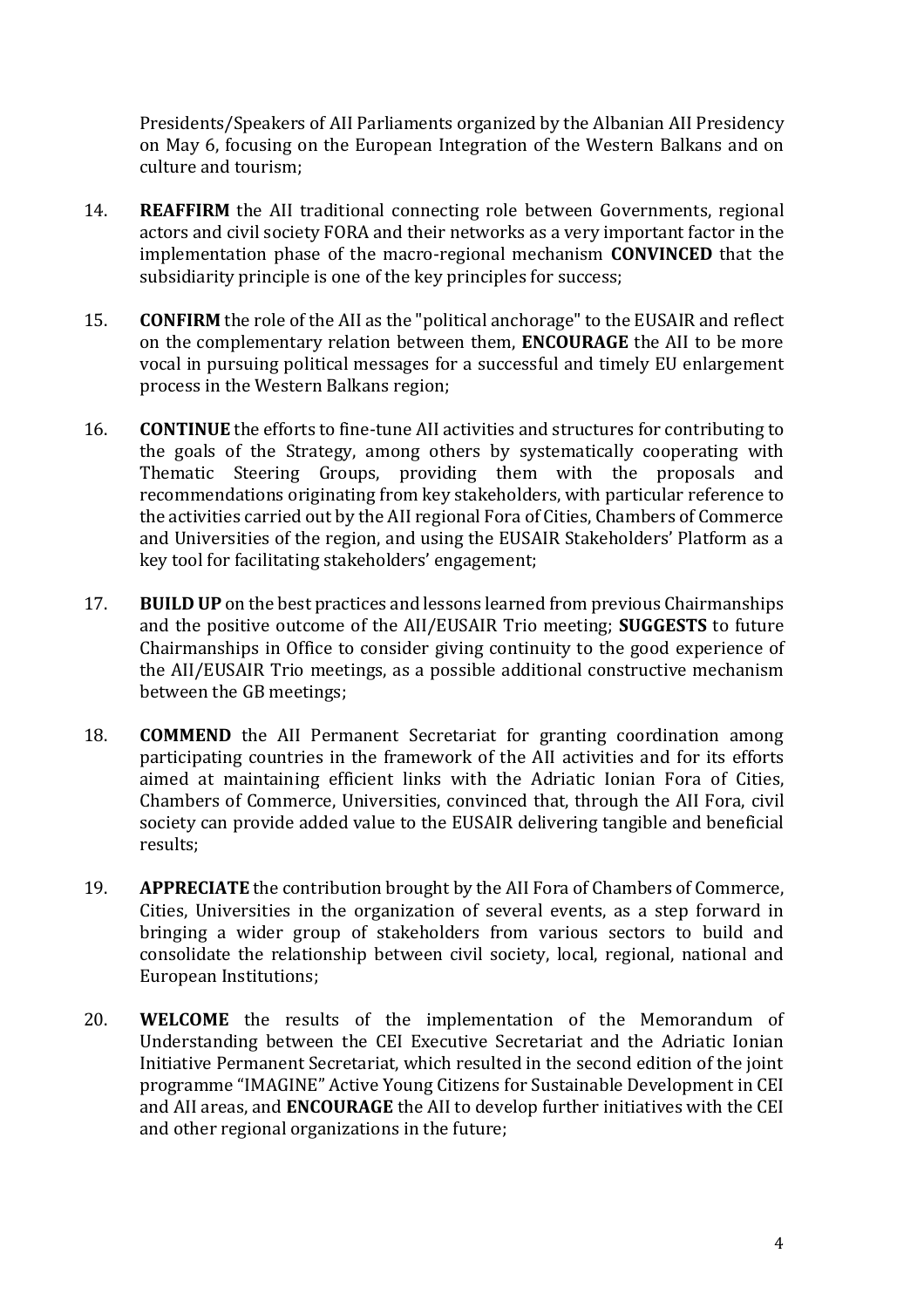- 21. **ACKNOWLEDGE** the importance of contacts among the Secretariats of regional organizations in order to further develop synergies and exchange experience, best practices and know-how;
- 22. **INVITE** EUSAIR key stakeholders to establish and/or strengthen links with other multilateral initiatives operating in the Adriatic and Ionian region in order to exploit each other's' synergies and increase the impact of the EUSAIR action;
- 23. **CONGRATULATE** Albania for conducting a successful chairmanship over the EUSAIR and AII and, despite challenging times, successfully delivering numerous achievements as outlined in the Annexes to this declaration.
- 24. **THANK** Albania and the city of Tirana, the European Youth Capital 2022, for the excellent organization and hospitality offered on the occasion of the AIC/EUSAIR ministerial meeting and 7th EUSAIR Forum;
- 25. **ENTRUST** the incoming AII/EUSAIR Chairmanship from 1 June 2022 to 31 May 2023 to Bosnia-Herzegovina inviting it to use all instruments at its disposal with the aim of consolidating cooperation and leading the AII/EUSAIR Region into a period of sustainable growth and prosperity.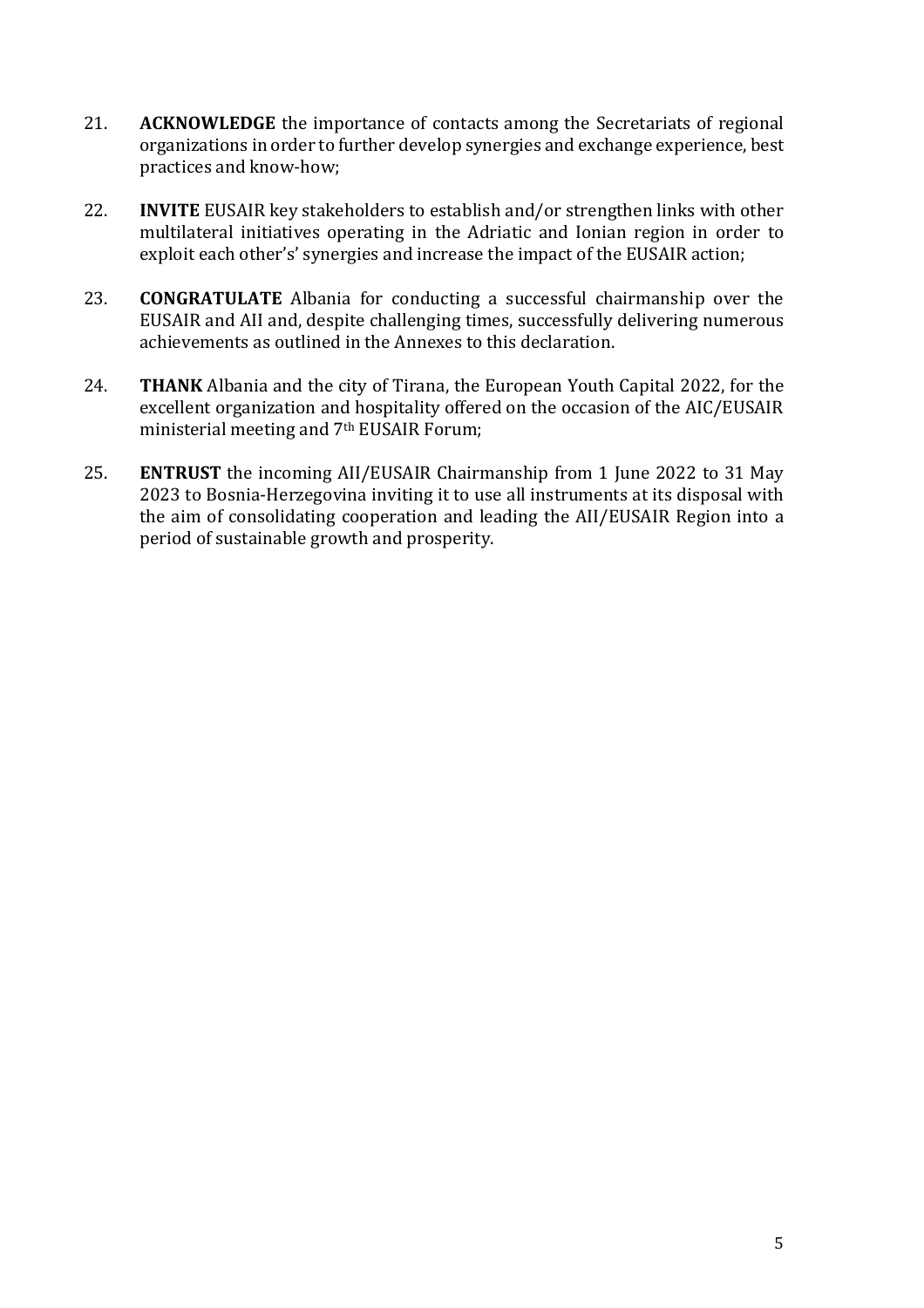#### **ANNEX I**

## **Achievements of Albanian EUSAIR Chairmanship**

- $\div$  San Marino is officially included as the 10-th participating country of EUSAIR.
- Statement of AII-EUSAIR Trio on the Russian aggression against Ukraine.
- Launch of the revision of the EUSAIR Action Plan.
- Launch of EUSAIR Communication Academy programme for key EUSAIR stakeholders, governmental communicators and youth (EUSAIR Facility Point)
- Launching thorough discussion on a EUSAIR youth council.
- $\div$  Continuation of youth engagement through POPRI initiative, a functioning network of technological parks that are offering knowledge support to educational institutions and mentors to train young (14-29-years-old) in entrepreneurial thinking. Final competition takes place during the Annual Forum and best one are to be awarded.
- First EUSAIR Flagship succeeded to raise funds on the international call (project Namris within the ASOSCop contingency plan in the event of accidents at sea flagship<sup>1</sup>).
- EUSAIR Facility Point launched numerous events to support ongoing EUSAIR processes:
	- Workshop on EUSAIR investment in skills and education analysing the new blue education and training needs arising from the twin green and digital transitions in the Region, with the purpose of defining possible common paths on a macroregional scale, organised by Italian Facility Point partner on 9 July 2021;
	- Workshop on the Future of Europe Youth at the Centre, event, focusing on active participation of youth within their societies and on the European level on Young Strategic Forum, Bled, co-organised by Facility Point Lead Partner on 31 August 2021;
	- Four EUSAIR Action Lab workshops on networking and complementarities for the embedding of the EUSAIR, online and onsite events, organised through 2021 and 2022 by Italian Facility Point Partner (16 July 2021, 1 October 2021, 19 November 2021, 7 April 2022);

 $\overline{\phantom{0}}$ 

<sup>1</sup> Co-financed within the call of EC Directorate-General for European Civil Protection and Humanitarian Aid Operations (ECHO)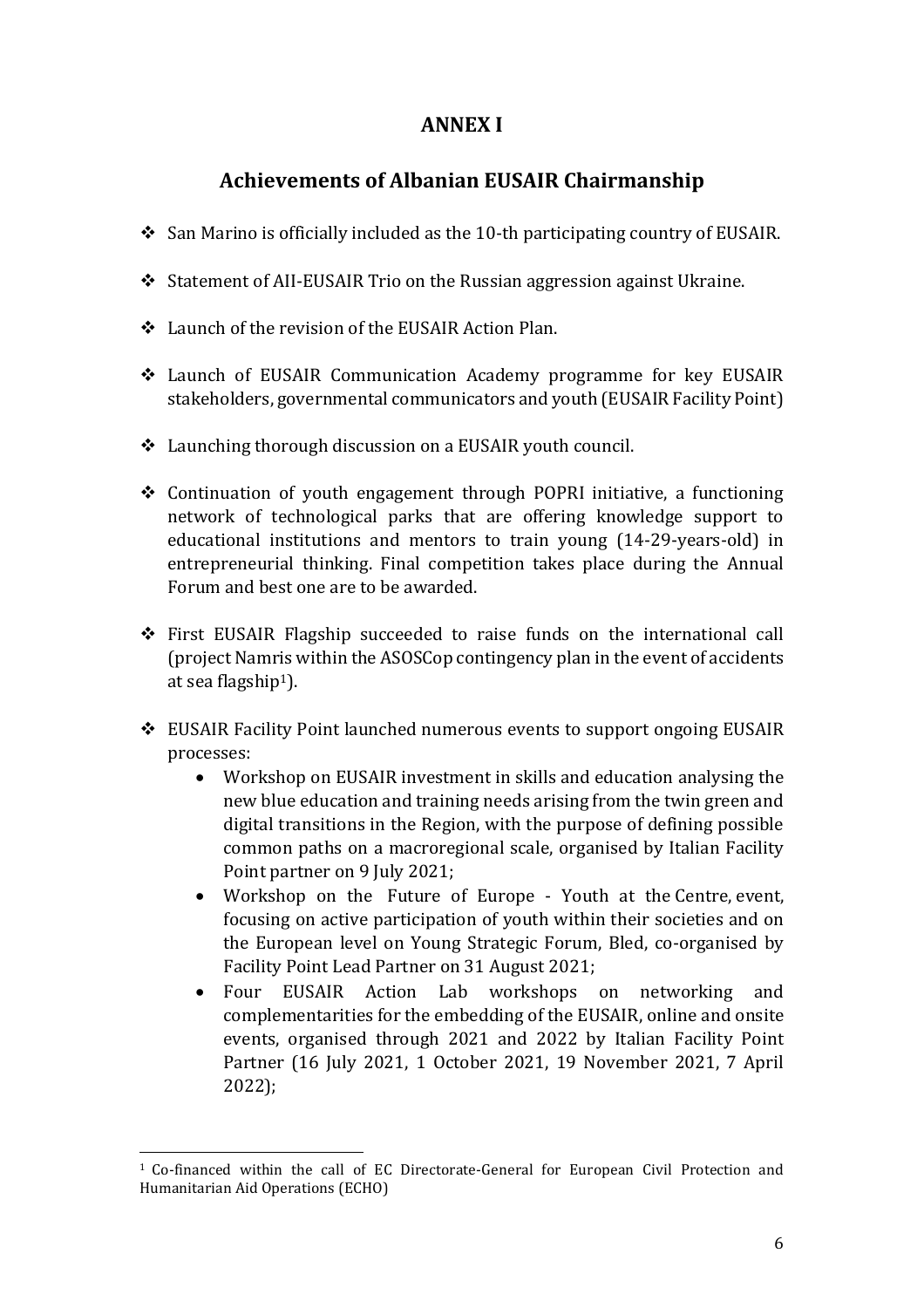- Re-Routing Tourism aiming at sustainable green Macro-region EUSAIR Stakeholders Conference, organised by Croatian Facility Point Partner on 25 November 2021, Rovinj and online;
- National communication workshop in Montenegro, Facility Point Partner from Montenegro, 6 October 2021 and info days for students in March 2022;
- National financial dialogues on embedding in MN, GR, SI and HR, definition of the terminology of the flagships/strategic projects/master plans;
- Namris press conference, organised by Slovenian Facility Point project partner and TSG 3, online, 16 February 2022;
- Active participation of EUSAIR key stakeholders at the 19th European Week of Regions, online, October 2021 and at the 3rd EU macroregional strategies week, online, March 2022.
- Mediterranean Coast and Macro-regional Strategies Week 2021 organised in the partnership between Slovenia and North Macedonia:
	- What can EUSAIR do to enable the Blue and Green sustainable growth in the Adriatic Ionian region: MSP in EUSAIR state of the art, joint workshop organised by TSG 3 and TSG 1, 9th November 2021, online;
	- Workshop: EUSAIR How can we embed innovation potentials around Flagships? Organised by Facility Point Lead partner, online, 11 November 2021;
	- Benchmarking of innovation policies in EU macro-regions/sea basins Validation workshop (open to public) – organised by Ljubljana Technological part, online, 11 November 2021;
	- 2<sup>nd</sup> Meeting of EUSAIR key implementers and Programming Authorities (MA/NIPAC), organised by North Macedonia, 22 November 2021;
	- Roundtable: Youth and protection of the environment, organised by North Macedonia, 22 November 2021;
	- Communication workshop for TSG 3 and Facility Point communication experts: Communication quantity for environmental quality in EUSAIR, Slovenian FP partner, online, 23 November 2021.
- GB and TSG meetings:
	- 16<sup>th</sup> TSG 4 meeting, 5 October 2021, online
	- 16<sup>th</sup> Governing Board meeting, 18 and 19 October 2021, online
	- 15<sup>th</sup> TSG 3 meeting on 26<sup>th</sup> October 2021, online
	- 15th TSG 2 transport subgroup meeting, 17 November 2021, online
	- 14th TSG 2 energy subgroup meeting, 17 November 2021, online
	- 14<sup>th</sup> TSG 1 meeting, 7 December 2021, online
	- 17<sup>th</sup> Governing Board meeting, 2 and 3 March 2022 Tirana and online
	- $\bullet$  16<sup>th</sup> TSG 2 transport subgroup meeting, 18 March 2022, online
	- 16<sup>th</sup> TSG 3 meeting, 22 March 2022, online
	- $\bullet$  15<sup>th</sup> TSG 2 subgroup Energy meeting, 26 April 2022, online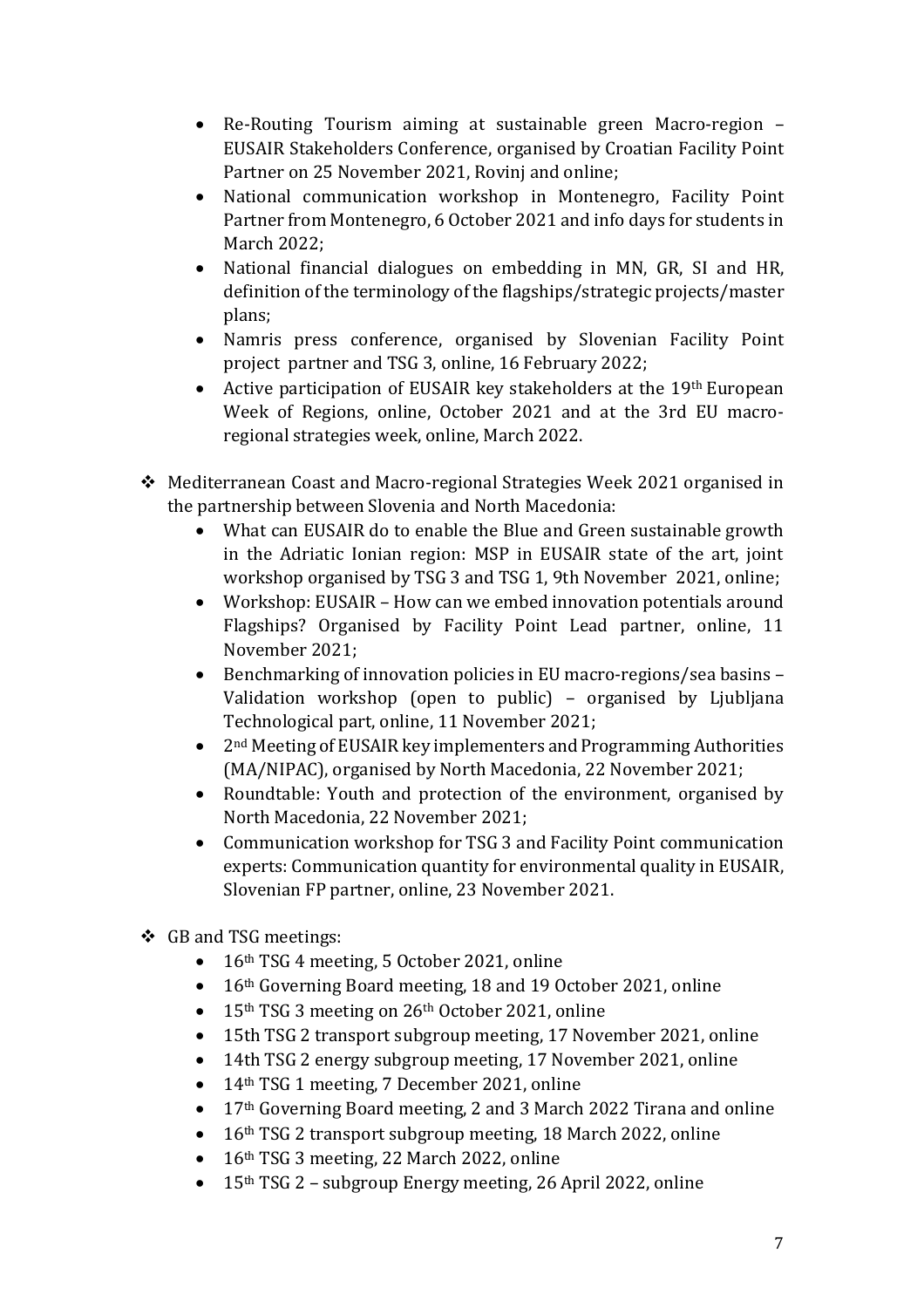- 15<sup>th</sup> Pillar 1 TSG meeting, 3 May 2022, online
- 17<sup>th</sup> Pillar 4 TSG meeting, 4 May 2022, online
- EUSAIR POPRI Youth, Tirana, 16-17 May 2022.
- $\div$  The list is not exhausted.

### **ANNEX II**

### **Achievements of Albanian AII Chairmanship**

- $\div$  The AII Albanian Chairmanship organized numerous AII Round Tables:
	- Round Table on Inter-University Cooperation in the Adriatic Ionian Region "Higher Education challenges and responses in Covid-time: how university education has been reshaped in response to COVID-19 one year later", organized by the AII Albanian Chairmanship in cooperation with UNIADRION and the AII Permanent Secretariat on November 30<sup>th</sup> 2021;
	- Round Table on Environmental Protection "National Parks in the Adriatic Ionian region as a driver of sustainable development", organized by the AII Permanent Secretariat in cooperation with the Albanian Chairmanship and the former Slovenian Chairmanship, on March 29th 2022;
	- Round Table on Chambers of Commerce System within the Adriatic and Ionian Region, organized by the Forum AIC, Durres Chamber of Commerce in cooperation with the Permanent Secretariat to be held on May 18th 2022;
- The AII Trio plus Secretariat meeting took place on February 28th 2022 (online), along with the EUSAIR Trio Presidency meeting, as an innovative and constructive mechanism to assure the continuity and synergy of the AII and EUSAIR activities;
- The 2nd edition of the initiative *"IMAGINE - Active Young Citizens for Sustainable Development in CEI and AII areas"*, co-organized by the CEI and AII Secretariats, designed to stimulate the engagement of youth in the Central European Initiative and the Adriatic Ionian Initiative regions in order to raise awareness on the UN Agenda 2030 and its 17 Sustainable Development Goals.
- The AII Permanent Secretariat organized, under the Albanian Chairmanship, and within the framework of the Adriatic Mediterranean Festival, 18-22 August 2021 in Ancona, three conferences/seminars to celebrate the 30th anniversary of the exodus of the Albanians to Italy:
	- A public meeting with Prof. Romozzo della Rocca, the Italian maximum expert on Albanian history;